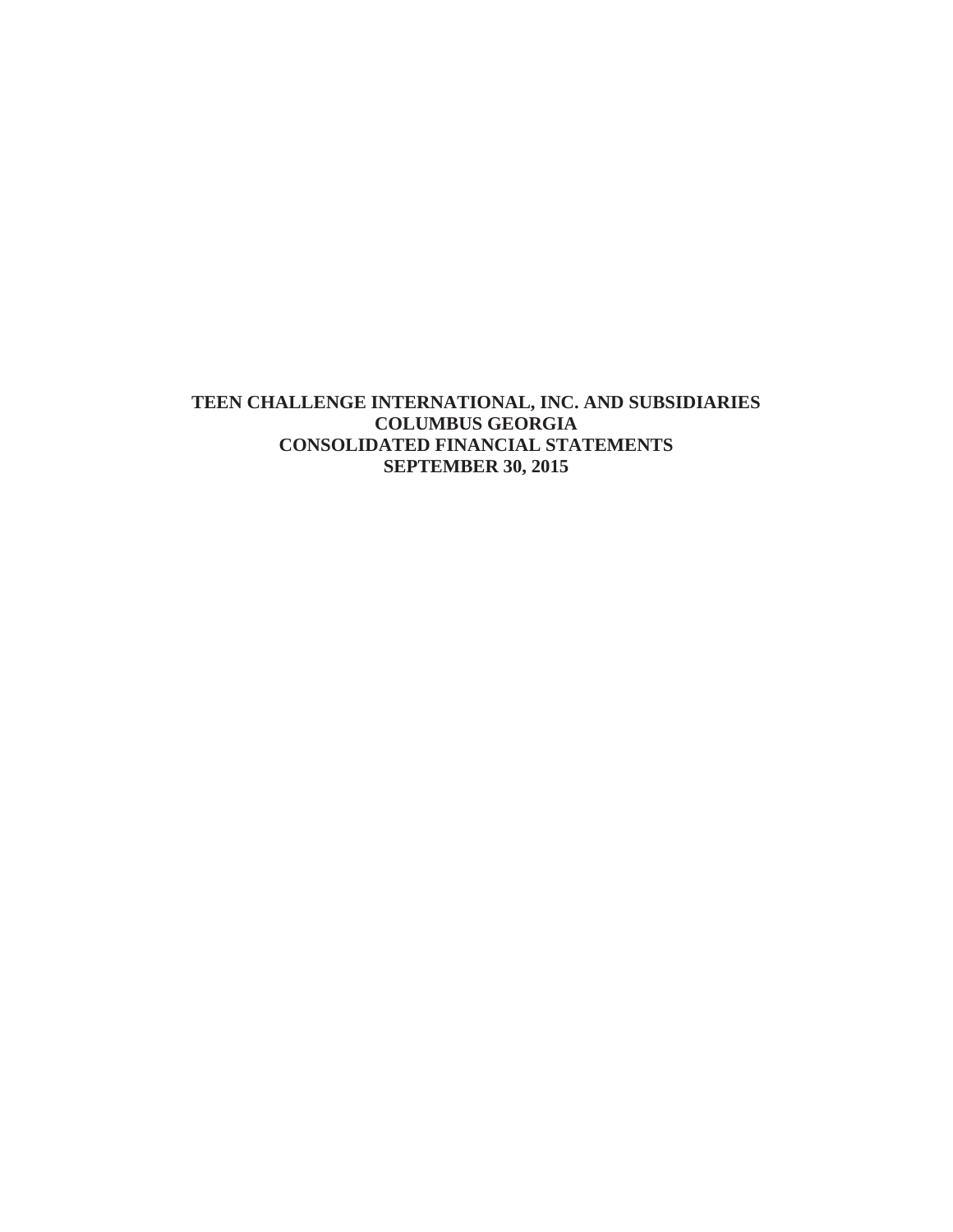# TABLE OF CONTENTS

| <b>FINANCIAL STATEMENTS</b> |          |
|-----------------------------|----------|
|                             |          |
|                             |          |
|                             |          |
|                             | 6        |
|                             | $7 - 15$ |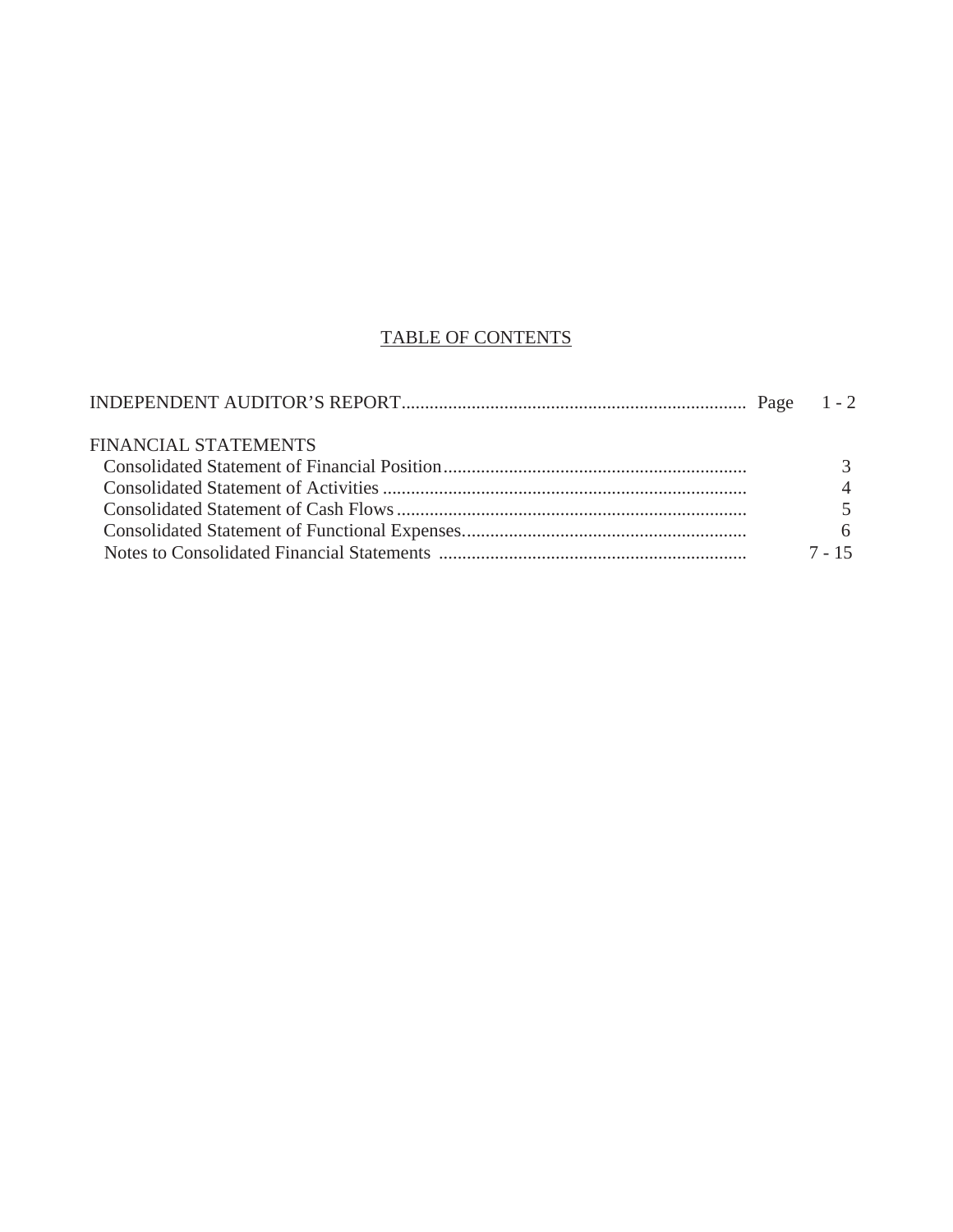

#### Independent Auditor's Report

The Board of Directors Teen Challenge International, Inc. and Subsidiaries Columbus, Georgia

We have audited the accompanying consolidated financial statements of Teen Challenge International, Inc. (a non-profit corporation) and Subsidiaries (collectively, the "Organization"), which comprise the consolidated statement of financial position as of September 30, 2015, and the related consolidated statements of activities, and cash flows for the year then ended, and the related notes to the consolidated financial statements.

#### **Management's Responsibility for the Financial Statements**

Management is responsible for the preparation and fair presentation of these consolidated financial statements in accordance with accounting principles generally accepted in the United States of America; this includes the design, implementation, and maintenance of internal control relevant to the preparation and fair presentation of financial statements that are free from material misstatement, whether due to fraud or error.

#### **Auditor's Responsibility**

Our responsibility is to express an opinion on these consolidated financial statements based on our audit. We conducted our audit in accordance with auditing standards generally accepted in the United States of America. Those standards require that we plan and perform the audit to obtain reasonable assurance about whether the consolidated financial statements are free from material misstatement.

An audit involves performing procedures to obtain audit evidence about the amounts and disclosures in the financial statements. The procedures selected depend on the auditor's judgment, including the assessment of the risks of material misstatement of the financial statements, whether due to fraud or error. In making those risk assessments, the auditor considers internal control relevant to the Organization's preparation and fair presentation of the financial statements in order to design audit procedures that are appropriate in the circumstances, but not for the purpose of expressing an opinion on the effectiveness of the Organization's internal control. Accordingly, we express no such opinion. An audit also includes evaluating the appropriateness of accounting policies used and the reasonableness of significant accounting estimates made by management, as well as evaluating the overall presentation of the financial statements.

We believe that the audit evidence we have obtained is sufficient and appropriate to provide a basis for our audit opinion.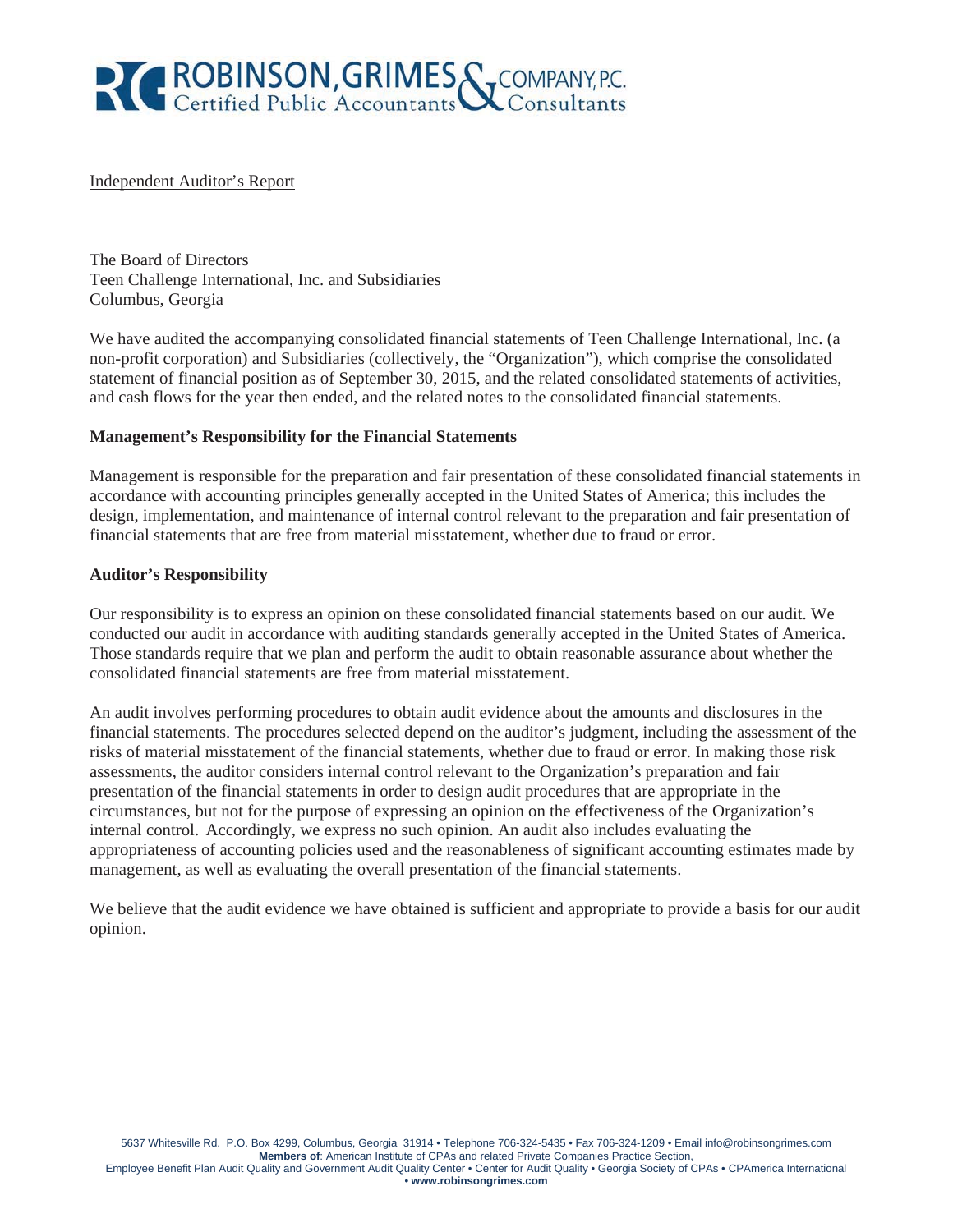The Board of Directors Teen Challenge International, Inc. and Subsidiaries Page 2

#### **Opinion**

In our opinion, the consolidated financial statements referred to above present fairly, in all material respects, the consolidated financial position of Teen Challenge International, Inc. and Subsidiaries as of September 30, 2015, and the changes in net assets and its cash flows for the year then ended in accordance with accounting principles generally accepted in the United States of America.

Robinson, Drimes & Company, P.C.

Certified Public Accountants

January 19, 2016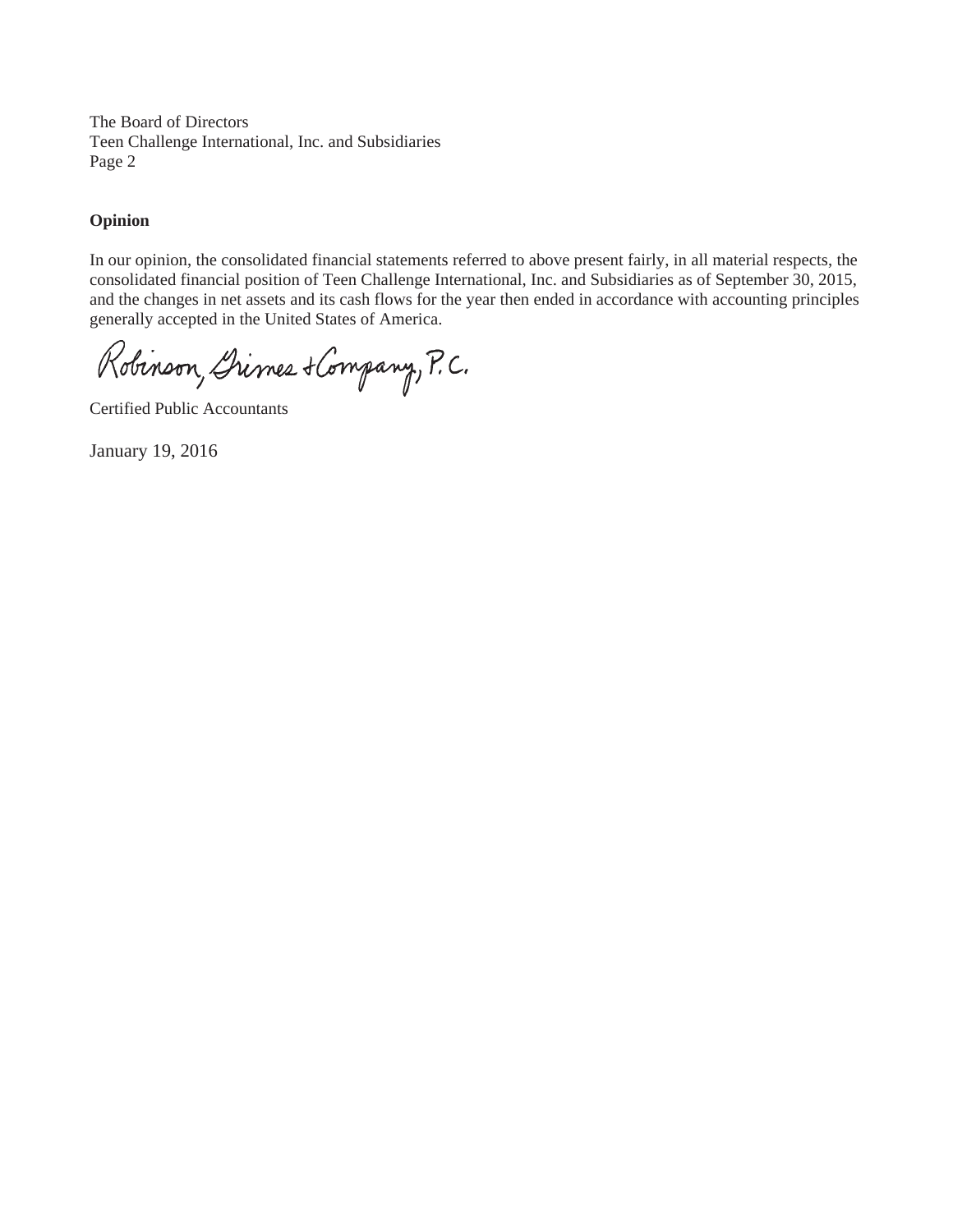## TEEN CHALLENGE INTERNATIONAL, INC. AND SUBSIDIARIES COLUMBUS , GEORGIA CONSOLIDATED STATEMENT OF FINANCIAL POSITION SEPTEMBER 30, 2015

## **ASSETS**

| <b>CURRENT ASSETS</b>                              |               |
|----------------------------------------------------|---------------|
| Cash and cash equivalents                          | \$<br>223,864 |
| Temporarily restricted cash and cash equivalents   | 1,105,858     |
| Accounts receivable - Assemblies of God            | 146,119       |
| Current maturities of notes receivable (Note 3)    | 172,216       |
| Prepaid expenses and other assets                  | 6,751         |
| Inventory                                          | 7,005         |
| Total current assets                               | 1,661,813     |
| NONCURRENT ASSETS                                  |               |
| Fixed assets (net of accumulated depreciation)     | 27,816        |
| Notes receivable (net of current portion) (Note 3) | 255,927       |
| Total noncurrent assets                            | 283,743       |
| Total assets                                       | 1,945,556     |

## LIABILITIES AND NET ASSETS

### **LIABILITIES**

| <b>CURRENT LIABILITIES</b>            |   |           |
|---------------------------------------|---|-----------|
| Accounts payable and accrued expenses | S | 728       |
| Total current liabilities             |   | 728       |
| <b>NET ASSETS</b>                     |   |           |
| <b>UNRESTRICTED</b>                   |   | 699,791   |
| <b>TEMPORARILY RESTRICTED</b>         |   | 1,245,037 |
| Total net assets                      |   | 1,944,828 |
| Total liabilities and net assets      |   | 1,945,556 |

See Notes to Consolidated Financial Statements.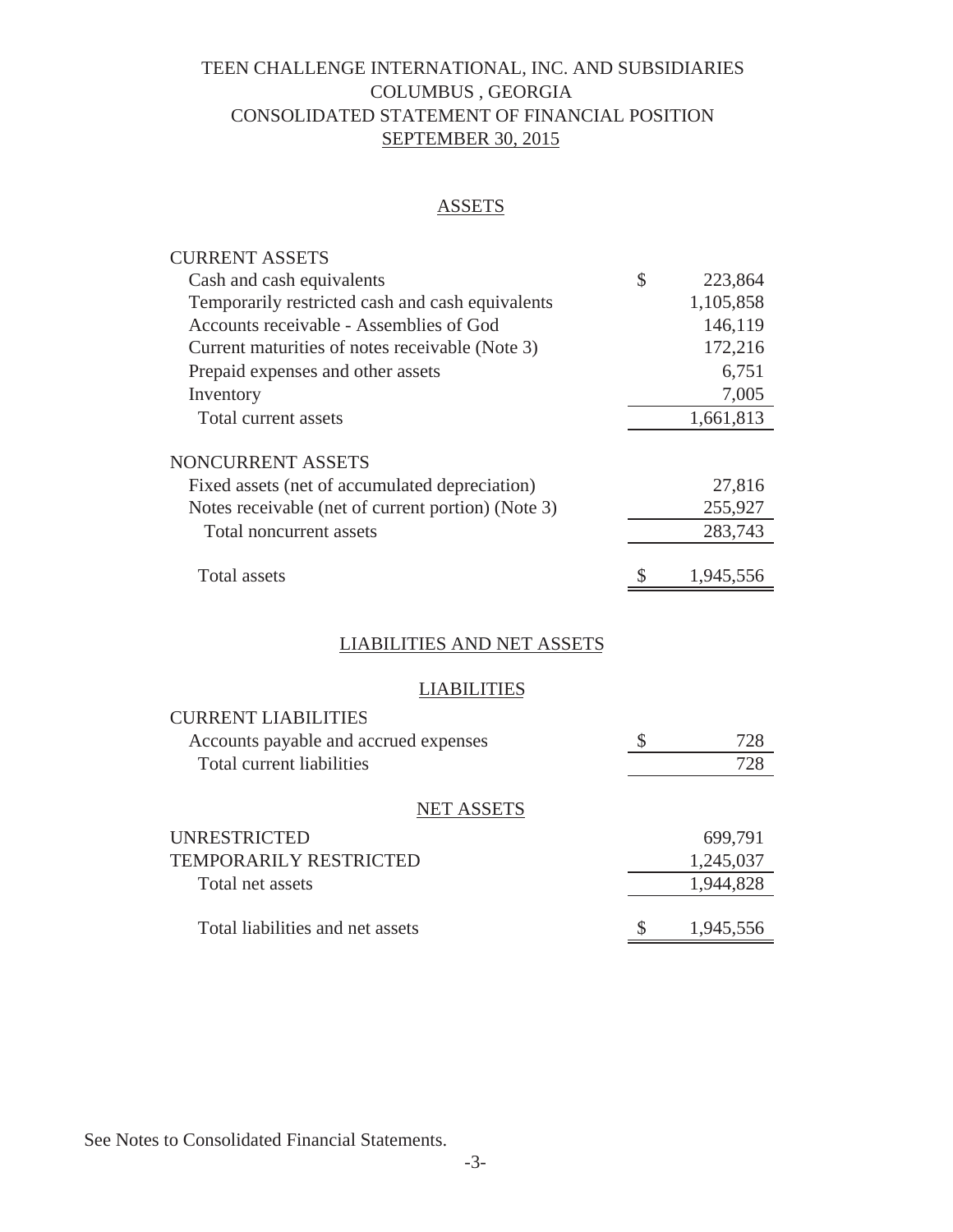## TEEN CHALLENGE INTERNATIONAL, INC. AND SUBSIDIARIES COLUMBUS , GEORGIA CONSOLIDATED STATEMENT OF ACTIVITIES FOR THE YEAR ENDED SEPTEMBER 30, 2015

|                                                           |               |                     |               | <b>TEMPORARILY</b> |       |                |
|-----------------------------------------------------------|---------------|---------------------|---------------|--------------------|-------|----------------|
|                                                           |               | <b>UNRESTRICTED</b> |               | <b>RESTRICTED</b>  |       | <b>TOTAL</b>   |
| NON-PROFIT ACTIVITIES:                                    |               |                     |               |                    |       |                |
| <b>OPERATING REVENUE</b>                                  |               |                     |               |                    |       |                |
| Support                                                   | $\mathcal{S}$ | 2,792,136           | $\mathcal{S}$ | 2,735,447          | $\$\$ | 5,527,583      |
| Other revenue                                             |               | 9,552               |               | 471                |       | 10,023         |
| Net investment income                                     |               | 12,836              |               | 2,883              |       | 15,719         |
| Net assets released from purpose                          |               |                     |               |                    |       |                |
| restrictions                                              |               | 2,840,005           |               | (2,840,005)        |       | $\overline{0}$ |
| Total support and revenue                                 |               | 5,654,529           |               | (101, 204)         |       | 5,553,325      |
| <b>OPERATING EXPENSES</b>                                 |               |                     |               |                    |       |                |
| Program services                                          |               | 3,998,656           |               | $\theta$           |       | 3,998,656      |
| Management and general                                    |               | 366,728             |               | $\boldsymbol{0}$   |       | 366,728        |
| Fundraising                                               |               | 308,227             |               | $\boldsymbol{0}$   |       | 308,227        |
| Total operating expenses                                  |               | 4,673,611           |               | $\overline{0}$     |       | 4,673,611      |
| Change in net assets from non-profit                      |               |                     |               |                    |       |                |
| activities                                                |               | 980,918             |               | (101, 204)         |       | 879,714        |
| <b>FOR-PROFIT ACTIVITIES:</b><br><b>OPERATING REVENUE</b> |               |                     |               |                    |       |                |
| <b>Sales</b>                                              |               | 24,267              |               | $\boldsymbol{0}$   |       | 24,267         |
| Cost of sales                                             |               | 14,495              |               | $\boldsymbol{0}$   |       | 14,495         |
| Gross profit                                              |               | 9,772               |               | $\overline{0}$     |       | 9,772          |
| <b>OPERATING EXPENSES</b>                                 |               |                     |               |                    |       |                |
| General and administrative                                |               | 141,007             |               | $\boldsymbol{0}$   |       | 141,007        |
| Salaries and wages                                        |               | 48,249              |               | $\boldsymbol{0}$   |       | 48,249         |
| Other                                                     |               | 3,331               |               | $\boldsymbol{0}$   |       | 3,331          |
| Total operating expenses                                  |               | 192,587             |               | $\overline{0}$     |       | 192,587        |
| Change in net assets from for-profit<br>activities        |               | (182, 815)          |               | $\boldsymbol{0}$   |       | (182, 815)     |
| Net change in net assets                                  |               | 798,103             |               | (101, 204)         |       | 696,899        |
| Net assets, beginning                                     |               | (98, 312)           |               | 1,346,241          |       | 1,247,929      |
| Net assets, ending                                        | \$            | 699,791             | \$            | 1,245,037          | \$    | 1,944,828      |

See Notes to Consolidated Financial Statements.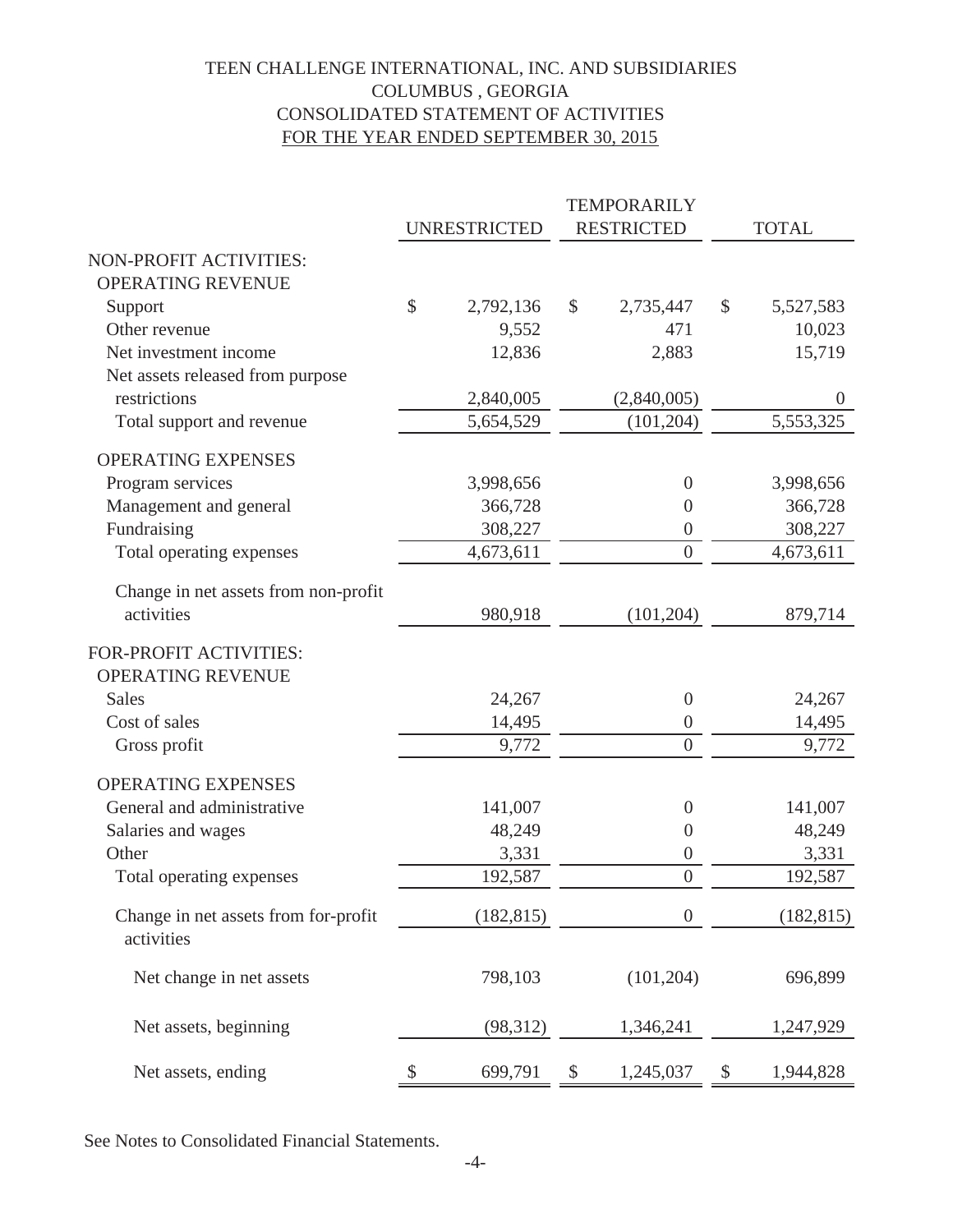## TEEN CHALLENGE INTERNATIONAL, INC. AND SUBSIDIARIES COLUMBUS , GEORGIA CONSOLIDATED STATEMENT OF CASH FLOWS FOR THE YEAR ENDED SEPTEMBER 30, 2015

| CASH FLOWS FROM OPERATING ACTIVITIES:                     |                           |            |
|-----------------------------------------------------------|---------------------------|------------|
| Change in net assets                                      | $\boldsymbol{\mathsf{S}}$ | 696,899    |
| Adjustments to reconcile change in net assets to net cash |                           |            |
| provided by operating activities:                         |                           |            |
| Depreciation expense                                      |                           | 3,895      |
| Changes in:                                               |                           |            |
| Accounts receivable                                       |                           | (19,060)   |
| Inventory                                                 |                           | 2,718      |
| Prepaid expenses and other assets                         |                           | (2,658)    |
| Accrued expenses                                          |                           | 579        |
| Total adjustments                                         |                           | (14, 526)  |
| Net cash provided by operating activities                 |                           | 682,373    |
| <b>CASH FLOWS FROM INVESTING ACTIVITIES:</b>              |                           |            |
| Loans to affiliated organizations - net                   |                           | (398, 143) |
| Net cash used in investing activities                     |                           | (398, 143) |
| CASH FLOWS FROM FINANCING ACTIVITIES:                     |                           |            |
| Line of credit - net                                      |                           | (199,000)  |
| Net cash used in financing activities                     |                           | (199,000)  |
| Net increase in cash and cash equivalents                 |                           | 85,230     |
| Cash and cash equivalents, beginning                      |                           | 1,244,492  |
| Cash and cash equivalents, ending                         | \$                        | 1,329,722  |

See Notes to Consolidated Financial Statements.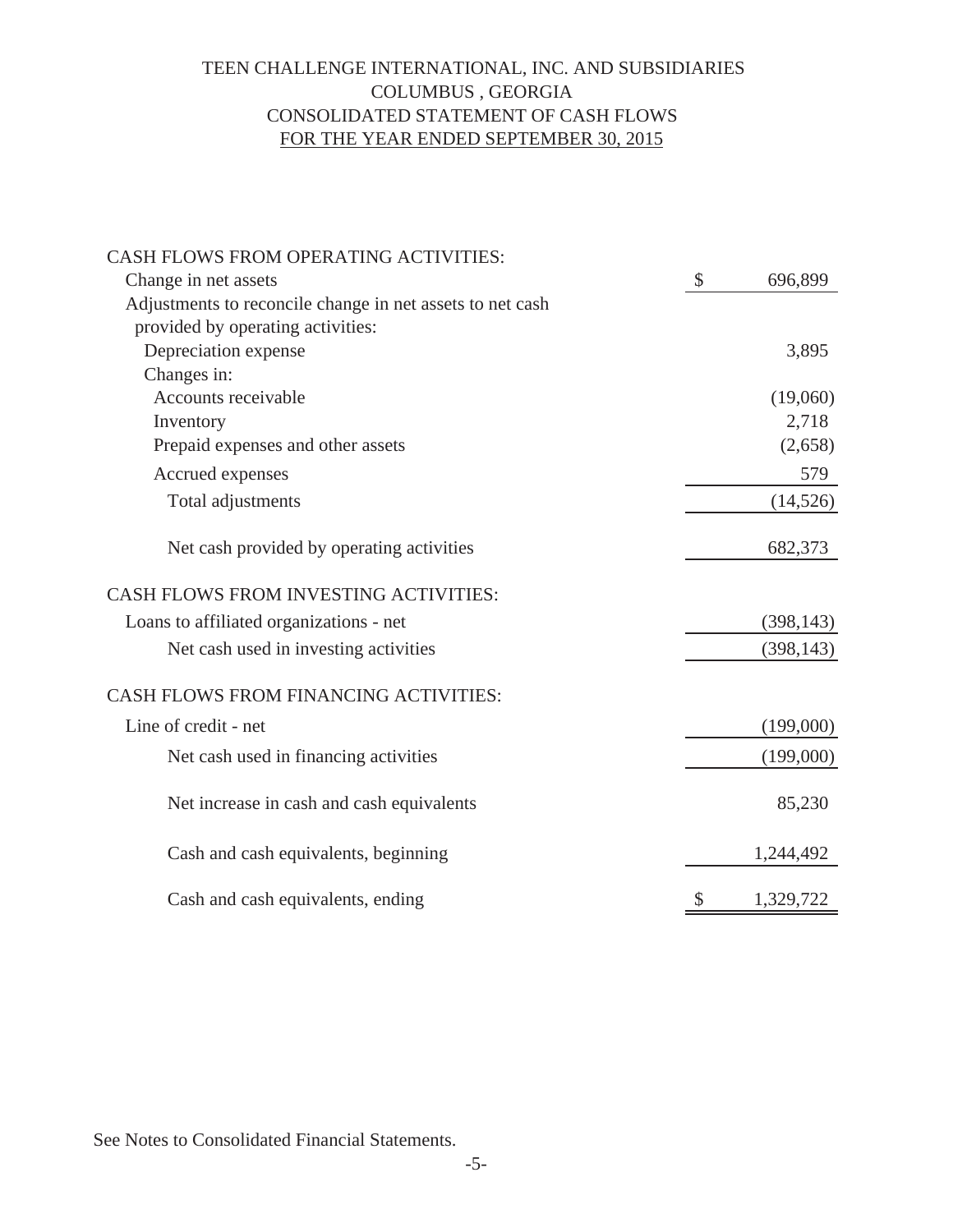| CONSOLIDATED<br>TEEN CH                       | ALLENGE INTERNATIONAL, INC. AND SUBSIDIARIES<br>FOR THE YEAR ENDED SEPTEMBER 30, 2015<br>COLUMBUS, GEORGIA | STATEMENT OF FUNCTIONAL EXPENSES |                            |           |                  |
|-----------------------------------------------|------------------------------------------------------------------------------------------------------------|----------------------------------|----------------------------|-----------|------------------|
|                                               | Program Services                                                                                           |                                  | <b>Supporting Services</b> |           |                  |
|                                               | Program                                                                                                    | Management<br>and                |                            |           |                  |
|                                               | Activities                                                                                                 | General                          | Fundraising                |           | Total            |
| Compensation and related expenses<br>Salaries | ↮                                                                                                          | 185,637<br>↮                     | ↮                          | ∽         | 185,637          |
| Employee benefits<br>Payroll taxes            | $\circ$<br>$\circ$                                                                                         | 13,029<br>44,921                 |                            | $\subset$ | 13,029<br>44,921 |
| Total compensation and related expenses       | ⊂                                                                                                          | 243,587                          |                            | ⊂         | 243,587          |
| Other expenses                                |                                                                                                            |                                  |                            |           |                  |
| Taxes and licenses                            | 26,290                                                                                                     | 7,049                            | 1,427                      |           | 34,766           |
| Contract and professional services            | 24,523                                                                                                     | 19,912                           | 164,443                    |           | 208,878          |
| Rent                                          | 94,500                                                                                                     | $\circ$                          |                            |           | 94,500           |
| Travel                                        | 89,673                                                                                                     | 22,359                           | 81,281                     |           | 193,313          |
| Food                                          | 68                                                                                                         | 648                              |                            | 102       | 818              |
| Repairs and maintenance                       | 1,989                                                                                                      | 26,290                           | 5,369                      |           | 33,648           |
| Insurance                                     | 3,266                                                                                                      | 2,980                            |                            | $\circ$   | 6,246            |
| Supplies                                      | 58,181                                                                                                     | 10,564                           | 2,149                      |           | 70,894           |
| Communications                                | 8,952                                                                                                      | 16,392                           | 27,996                     |           | 53,340           |
| Missions and giving                           | 1,266,124                                                                                                  | $\circ$                          | 22,143                     |           | 1,288,267        |
| Donated services                              | 2,424,975                                                                                                  | $\subset$                        |                            | $\circ$   | 2,424,975        |
| Other expenses                                | 115                                                                                                        | 16,947                           | 3,317                      |           | 20,379           |
| Total other expenses                          | 3,998,656                                                                                                  | 123,141                          | 308,227                    |           | 4,430,024        |
| Total expenses                                | 3,998,656<br>$\varphi$                                                                                     | 366,728<br>↮                     | 308,227<br>↮               | $\varphi$ | 4,673,611        |
|                                               |                                                                                                            |                                  |                            |           |                  |

See Notes to Combined Financial Statements. See Notes to Combined Financial Statements.

-6-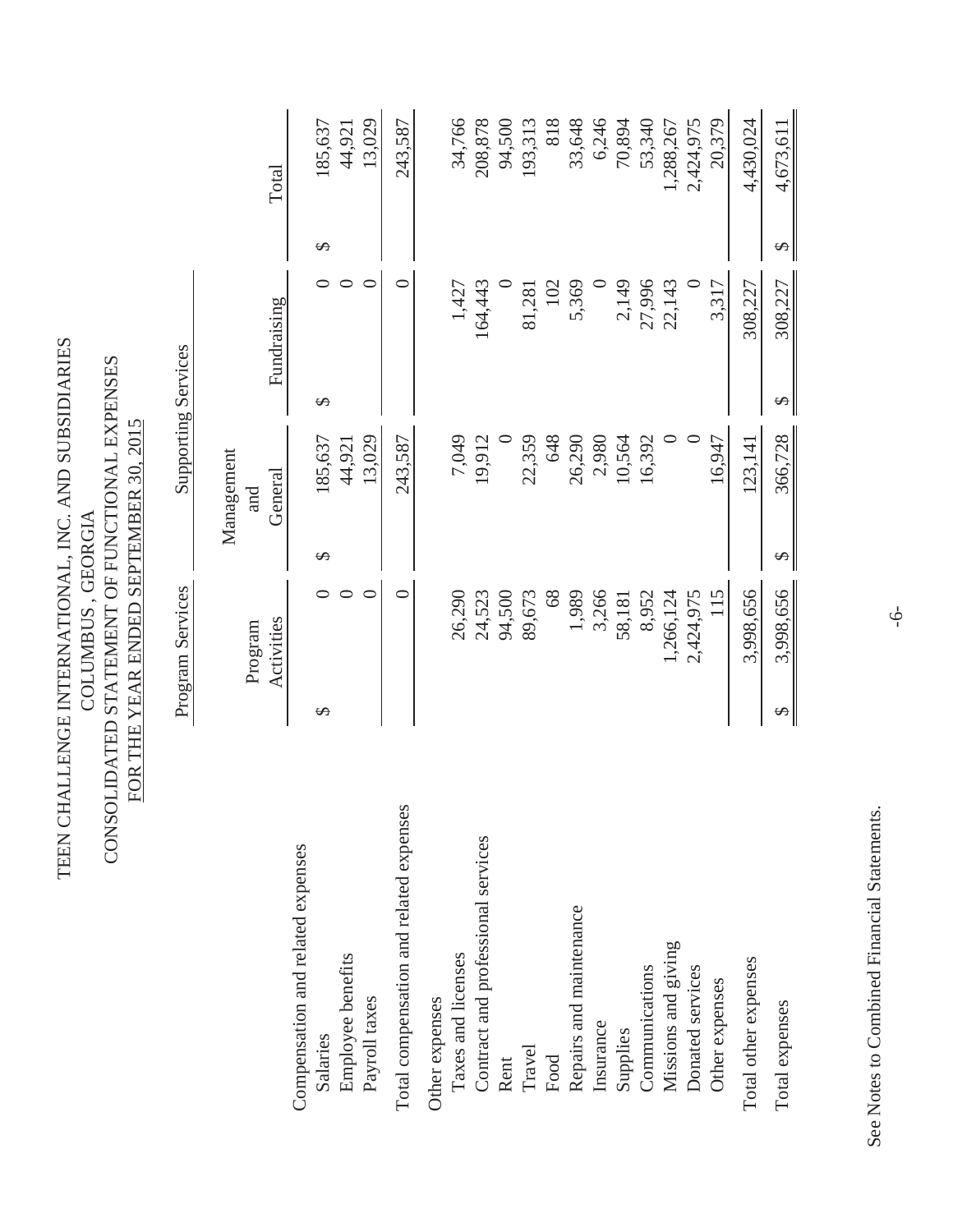#### NOTE 1: Nature of Operations

Teen Challenge International, Inc. (the "Organization") was incorporated in March 1995. The Organization is a not-for-profit corporation with the purpose of receiving and administering funds and operating exclusively for religious, charitable, scientific, literary, and educational purposes within the meaning of Section  $501(c)(3)$  of the Internal Revenue Code. Among these purposes are pioneering new Teen Challenge Centers globally, training Teen Challenge workers, and promoting communication and fellowship between Teen Challenge Centers throughout the world. The Organization is committed to serving a wide variety of people in diverse cultural and economic settings who suffer emotional, spiritual, and physical needs that result from conditions beyond their personal control. Recognizing this diversity of conditions, the Organization will respect the cultural and religious preferences of the peoples and countries it assists, and will never use religious persuasion or a profession of faith as a factor in distributing aid to needy people.

Teen Challenge Business Solutions, Inc. ("CBS") was incorporated in September 2014. CBS is a not-for-profit entity with the purpose of conducting future fundraising activity to train Teen Challenge workers and promote communication and fellowship between Teen Challenge Centers throughout the world.

GTC Solutions Powered by ByoPlanet International, LLC ("ByoPlanet") was incorporated in September 2014; however, there was no activity until 2015. ByoPlanet is a total solution company that provides surface treatments for mold remediation and odor elimination. ByoPlanet was formed with the expectation of making profits and being able to contribute allowable funds to the Organization. The Board of Directors approved the investment of \$200,000 into ByoPlanet as start-up capital. This investment was eliminated in consolidation.

#### NOTE 2: Summary of Significant Accounting Policies

Basis of Accounting and Consolidation- The consolidated financial statements of the Organization have been prepared using the accrual basis of accounting in accordance with accounting principles generally accepted in the United States of America ("GAAP"). The consolidated financial statements include the accounts of the Organization and its wholly owned subsidiaries, CBS and ByoPlanet. The Organization maintains separate operating statements for its subsidiaries. All significant intercompany balances and transactions have been eliminated in consolidation.

Fair Value Measurements – GAAP related to *Fair Value Measurements* establishes a framework for measuring fair value. That framework provides a fair value hierarchy that prioritizes the inputs to valuation techniques used to measure fair value. The hierarchy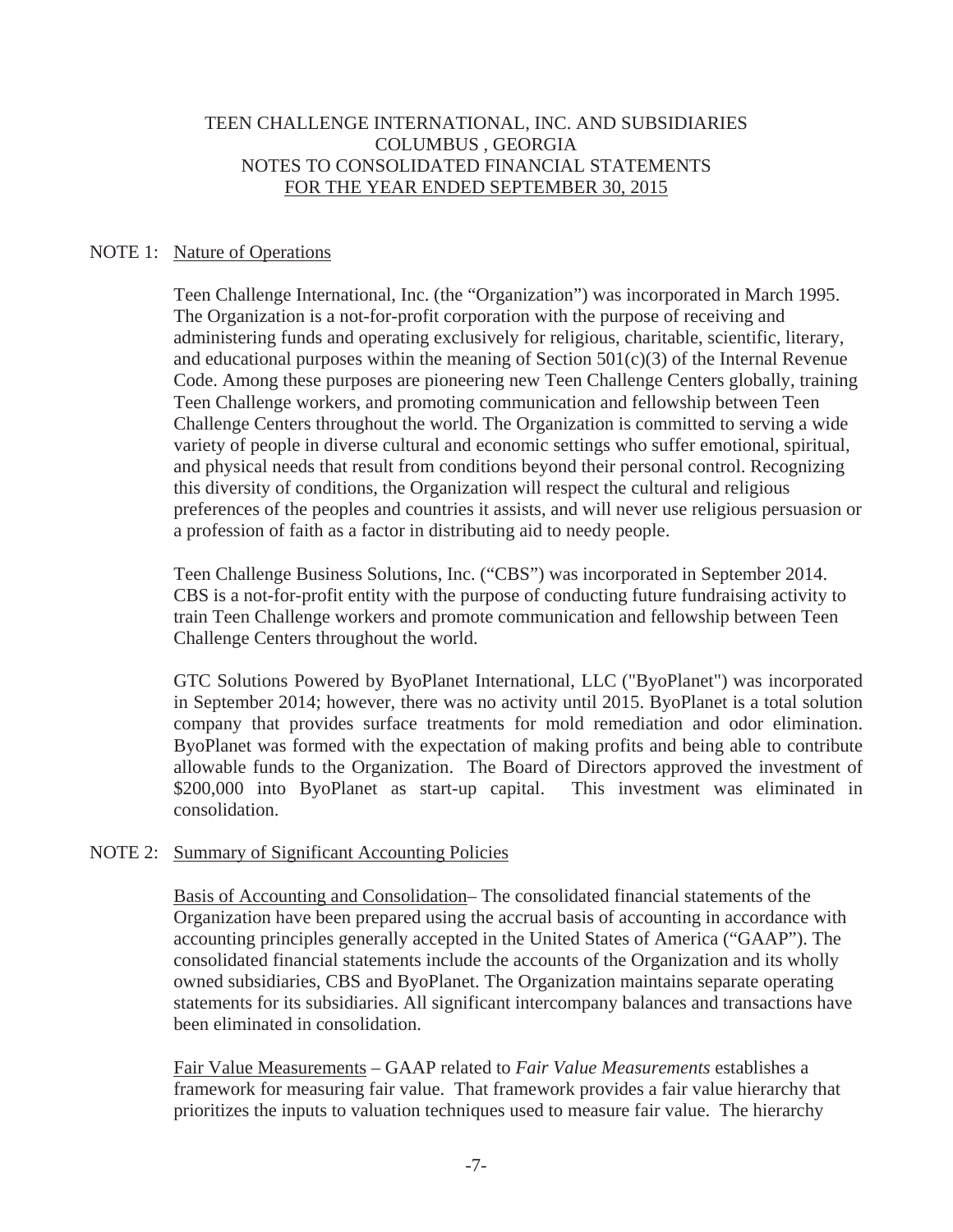### NOTE 2: Summary of Significant Accounting Policies (Continued)

 gives the highest priority to unadjusted quoted prices in active markets for identical assets or liabilities (Level 1 measurements) and the lowest priority to unobservable inputs (Level 3 measurements). The three levels of the fair value hierarchy under GAAP are described below:

- Level 1 Inputs to the valuation methodology are unadjusted quoted prices for identical assets or liabilities in active markets that the Organization has the ability to access.
- Level 2 Inputs to the valuation methodology include:
	- Quoted prices for similar assets or liabilities in active markets;
	- Ouoted prices for identical or similar assets or liabilities in inactive markets;
	- Inputs other than quoted prices that are observable for the asset or liability;
	- Inputs that are derived principally from or corroborated by observable market data by correlation or other means. If the asset or liability has a specified (contractual) term, the Level 2 input must be observable for substantially the full term of the asset or liability.
- Level 3 Inputs to the valuation methodology are unobservable and significant to the fair value measurement.

 The asset's or liability's fair value measurement level within the fair value hierarchy is based on the lowest level of any input that is significant to the fair value measurement. Valuation techniques maximize the use of observable inputs and minimize the use of unobservable inputs.

Inventory – Inventory is recorded at cost and is made up of books held for resale.

 Fixed Assets and Depreciation – Fixed assets are generally stated at cost, if purchased, or if donated, at the estimated fair value on the date contributed, and are depreciated over the estimated useful lives of the various assets using principally the straight-line method for consolidated financial statement purposes.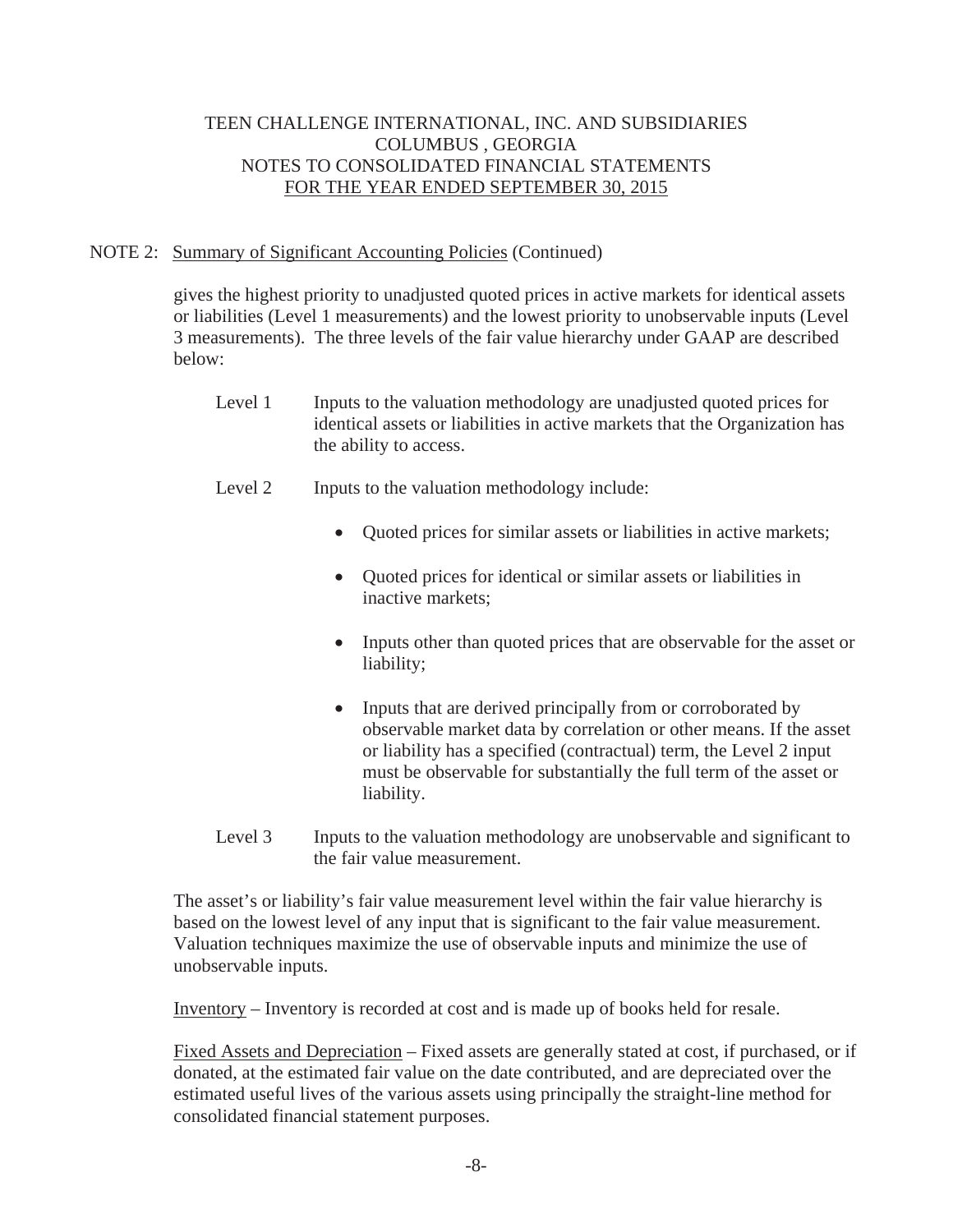#### NOTE 2: Summary of Significant Accounting Policies (Continued)

 The various classifications of fixed assets and the estimated useful lives employed for the classes are summarized as follows:

| <b>Vehicles</b>        | $5 - 10$ years |
|------------------------|----------------|
| Furniture and fixtures | $5 - 10$ years |
| Equipment              | $5 - 10$ years |

 Maintenance, repairs and minor renewals are charged against income when incurred, while additions and major renewals are capitalized.

 The Organization's policy is to capitalize fixed assets purchased or donated with a cost or fair market value in excess of \$1,500.

 Contributions – Contributions are recorded as unrestricted, temporarily restricted, or permanently restricted support, depending on the existence and/or nature of any donor restrictions. Donor-restricted support is reported as an increase in temporarily or permanently restricted net assets, depending on the nature of the restriction. When a restriction expires, (that is, when a stipulated time restriction ends or purpose restriction is accomplished), temporarily restricted net assets are reclassified to unrestricted net assets and reported in the consolidated statement of activities as net assets released from restrictions.

 Contributed Services – Contributed services are recognized if the services received (a) create or enhance nonfinancial assets or (b) require specialized skills that are provided by individuals possessing those skills and would typically need to be purchased if not provided by donation. Other volunteer services that do not meet these criteria are not recognized in the financial statements, as there is no objective basis of deriving their value. During the year ended September 30, 2015, contributed services received by the organization that met this criteria totaled \$2,424,975 and have been recorded as part of "support" and "program services" in the accompanying statement of activities. The amount recorded as donated services is derived from the amounts paid by Assembly of God World Missions for each missionary's compensation, housing allowance, medical expenses, pension costs, insurance costs, travel expenses, and training expenses.

 Allocation of Expenses – The costs of providing the various programs and other activities have been summarized on a functional basis in the consolidated statement of activities and functional expenses. Accordingly, certain costs have been allocated among the programs and supporting services benefited.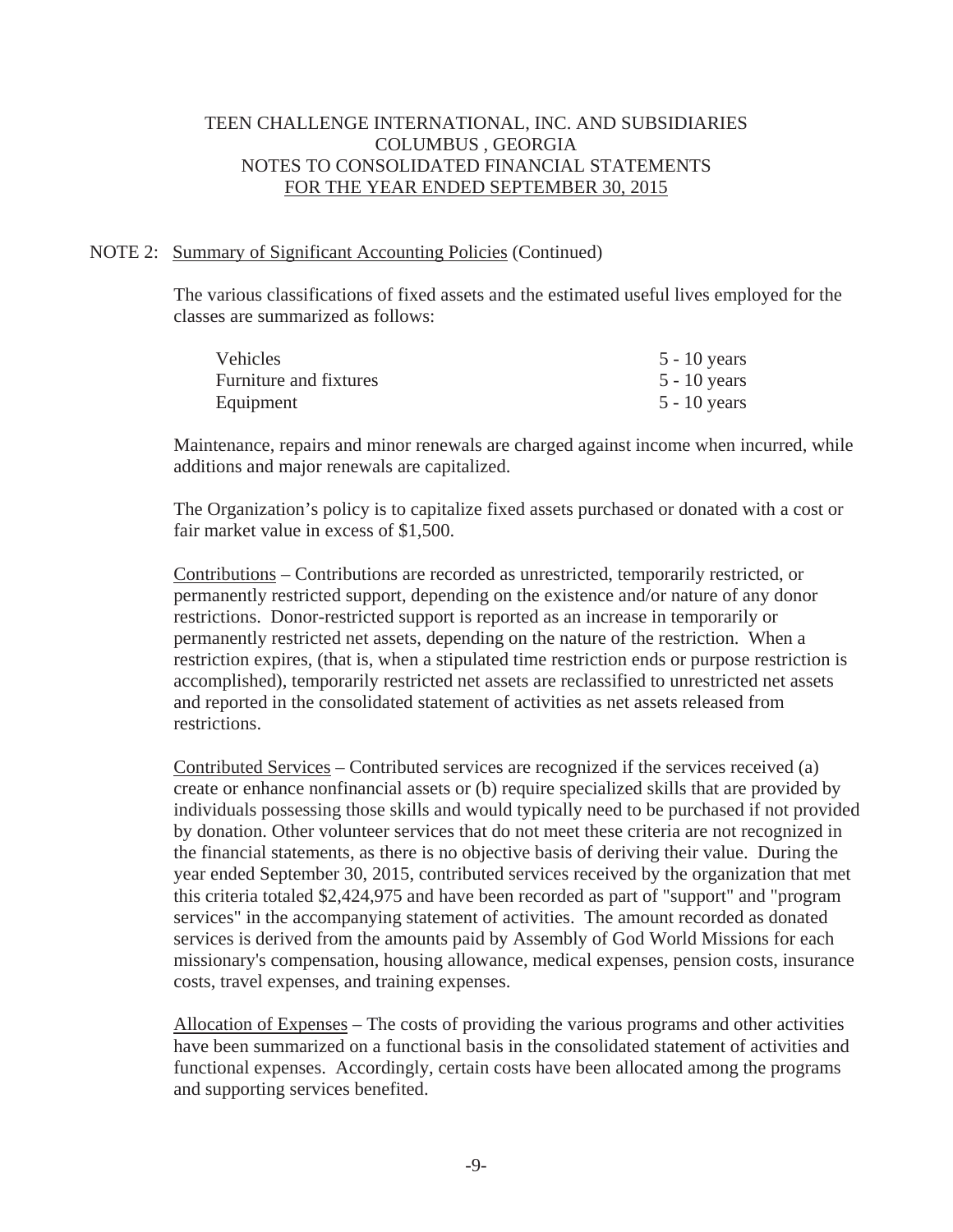### NOTE 2: Summary of Significant Accounting Policies (Continued)

 Income Taxes – The Organization is a not-for-profit organization exempt from federal income taxes under Internal Revenue Code Section  $501(c)(3)$  and did not conduct any unrelated business activities during 2015. Accordingly, no provision for federal or state income taxes has been made. In addition, the Organization qualifies for the charitable contribution deduction under Section  $170(b)(1)(A)$  and has been classified as an Organization that is not a private foundation under Section 509(a)(2).

 CBS, as a not-for-profit organization and ByoPlanet, as a for-profit organization were just formed and will file their respective initial returns in 2015.

 GAAP requires recognition of a liability for the benefit resulting from any uncertain tax positions taken by the Organization. The income tax returns of the Organization are subject to examination by the Internal Revenue Service and state taxing authorities within standard statute of limitation periods. The Organization believes it is no longer subject to income tax examinations for the years prior to 2012. Based on evaluation of the Organization's tax positions, management believes all positions taken would be upheld under an examination. Therefore, no provision for the effect of uncertain tax positions has been recorded for the year ended September 30, 2015.

 Donated Property – The Organization recognizes donations of real and personal property at their estimated fair values. The Organization receives assistance in the form of rent free usage of facilities. This rent free usage totaled \$94,500 for the year ended September 30, 2015 and has been recorded as part of "support" and "program services expenses" in the accompanying consolidated statement of activities. See Note 7 for disclosure of this related party transaction.

 Advertising Costs – Advertising costs are expensed as incurred. Advertising expenses totaled \$25,660 in 2015.

 Statement of Cash Flows – For purposes of the consolidated statement of cash flows, the Organization considers all unrestricted debt instruments with a maturity of three months or less to be cash equivalents.

 Use of Estimates – The preparation of financial statements in conformity with GAAP requires management to make estimates and assumptions that affect the reported amounts of assets and liabilities and disclosure of contingent assets and liabilities at the date of the financial statements and the reported amounts of revenues and expenses during the reporting period. Actual results could differ from those estimates.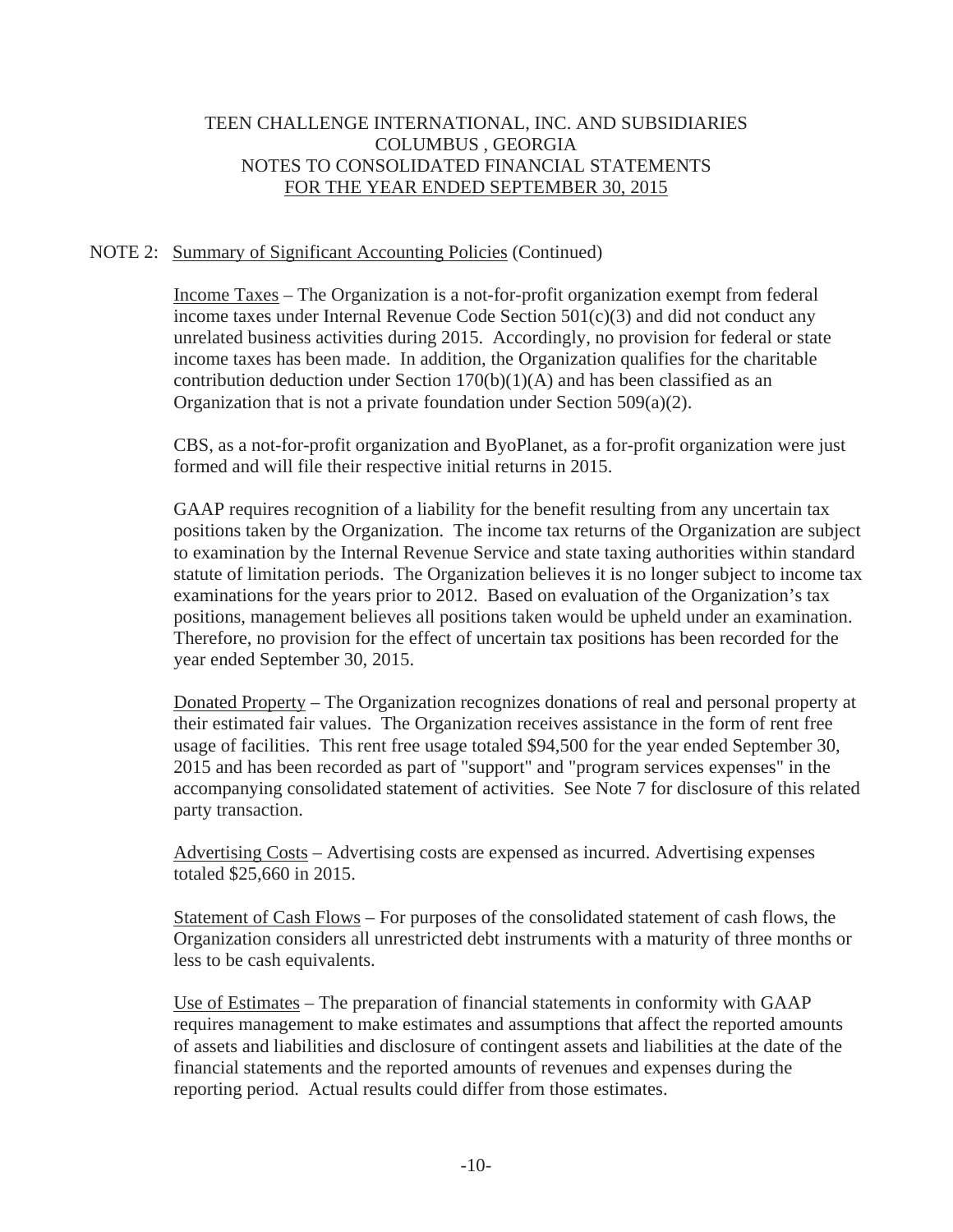### NOTE 3: Notes Receivable

 Notes receivable consists of loans made to Teen Challenge centers and is summarized as follows:

| Teen Challenge Jamaica note receivable, principal and interest<br>at a fixed rate of 1.00% payable monthly, with a maturity date<br>in August 2017.               | \$<br>5,046   |
|-------------------------------------------------------------------------------------------------------------------------------------------------------------------|---------------|
| Teen Challenge Kenya note receivable, principal and interest<br>at a fixed rate of 1.00% payable monthly, with a maturity date<br>in December 2017.               | 4,000         |
| Teen Challenge Delhi note receivable, principal and interest at<br>a fixed rate of 1.00% payable monthly, with a maturity date in<br>June 2018.                   | 8,300         |
| Teen Challenge Peru note receivable, principal and interest at<br>a fixed rate of 1.00% payable monthly, with a maturity date in<br>January 2020.                 | 14,000        |
| Teen Challenge Siberia note receivable, principal and interest<br>at a fixed rate of 1.00% payable monthly, with a maturity date<br>in August 2020.               | 25,000        |
| Teen Challenge Kyrgystan 1 note receivable, principal and<br>interest at a fixed rate of 1.00% payable monthly, with a<br>maturity date in May 2021.              | 30,000        |
| Teen Challenge Russia note receivable, principal and interest<br>at a fixed rate of 1.00% payable monthly, with a maturity date<br>in September 2021.             | 25,000        |
| Teen Challenge Kyrgystan 2 note receivable, principal and<br>interest at a fixed rate of 1.00% payable monthly, with a<br>maturity date in May 2022.              | 40,000        |
| Teen Challenge of Florida note receivable, principal and<br>interest at a fixed rate of 5.00% payable monthly, with a<br>maturity date in November 2022 (Note 7). | 145,371       |
| Teen Challenge of Florida note receivable, principal due on<br>demand, interest payable monthly at a fixed rate of 5.00%                                          | 131,426       |
| (Note 7).<br>Total notes receivable                                                                                                                               |               |
|                                                                                                                                                                   | 428,143       |
| Less: current maturities                                                                                                                                          | 172,216       |
| Total notes receivable (less current maturities)                                                                                                                  | \$<br>255,927 |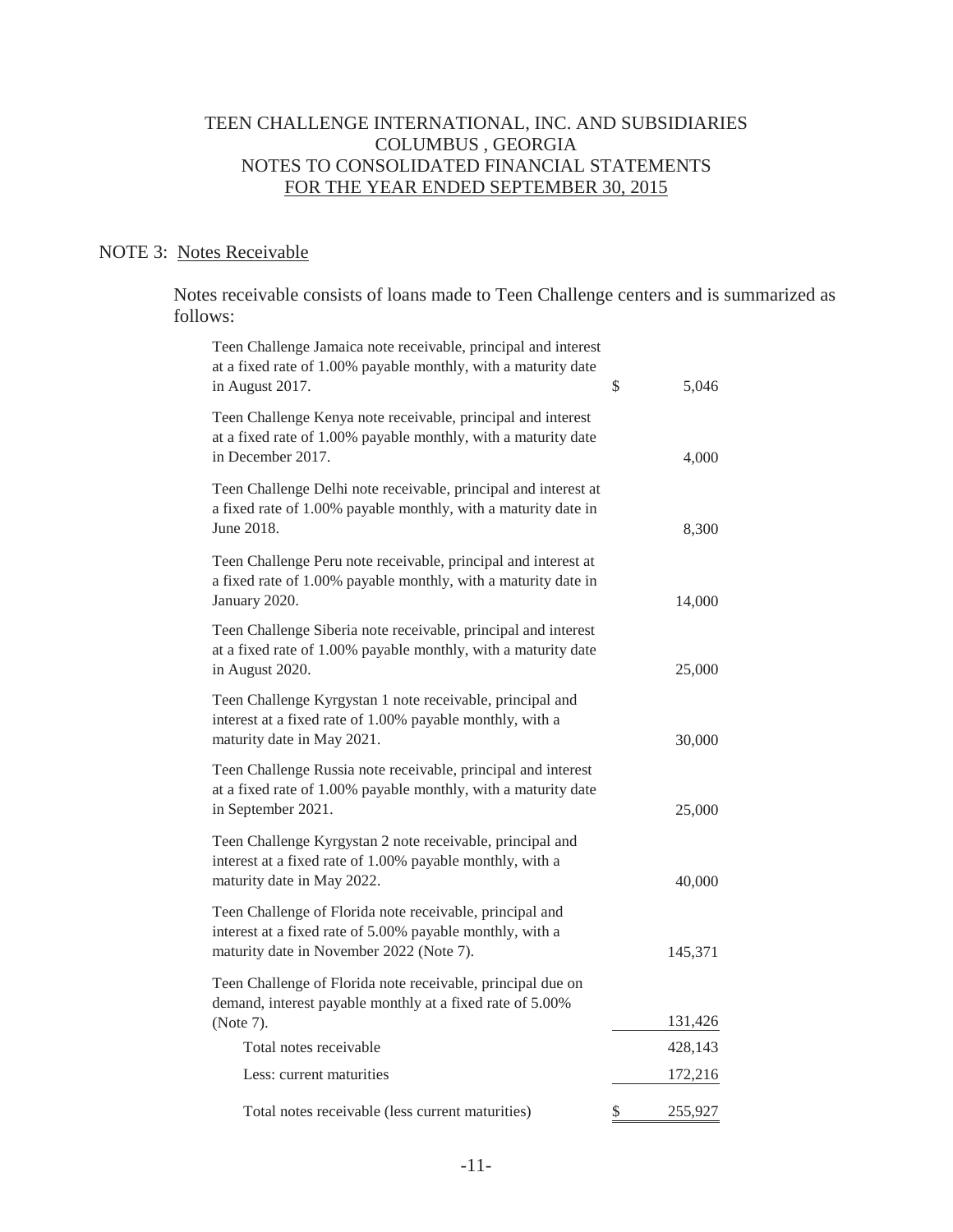#### NOTE 3: Notes Receivable (Continued)

Maturities of notes receivable for each of the next five years are as follows:

| Year ending September 30, |        |               |
|---------------------------|--------|---------------|
| 2016                      |        | \$<br>172,216 |
| 2017                      | 50,871 |               |
| 2018                      | 47,765 |               |
| 2019                      | 46,199 |               |
| 2020                      | 44,491 |               |
| Thereafter                | 66,601 | 255,927       |
| Totals                    |        | \$<br>428,143 |

#### NOTE 4: Fixed Assets and Accumulated Depreciation

Fixed assets and accumulated depreciation are summarized as follows:

| Vehicles                       | 24,954             |
|--------------------------------|--------------------|
| Furniture and fixtures         | 9,491              |
| Equipment                      | 21,442             |
| Less: accumulated depreciation | 55,887<br>(28,071) |
| Fixed assets - net             | 27,816             |

#### NOTE 5: Line of Credit

 The Organization had an unsecured line of credit dated September 19, 2014 for \$300,000. Interest was payable monthly and accrued at the bank's prime rate plus 1%. The loan was paid in full and matured September 18, 2015 and was not renewed.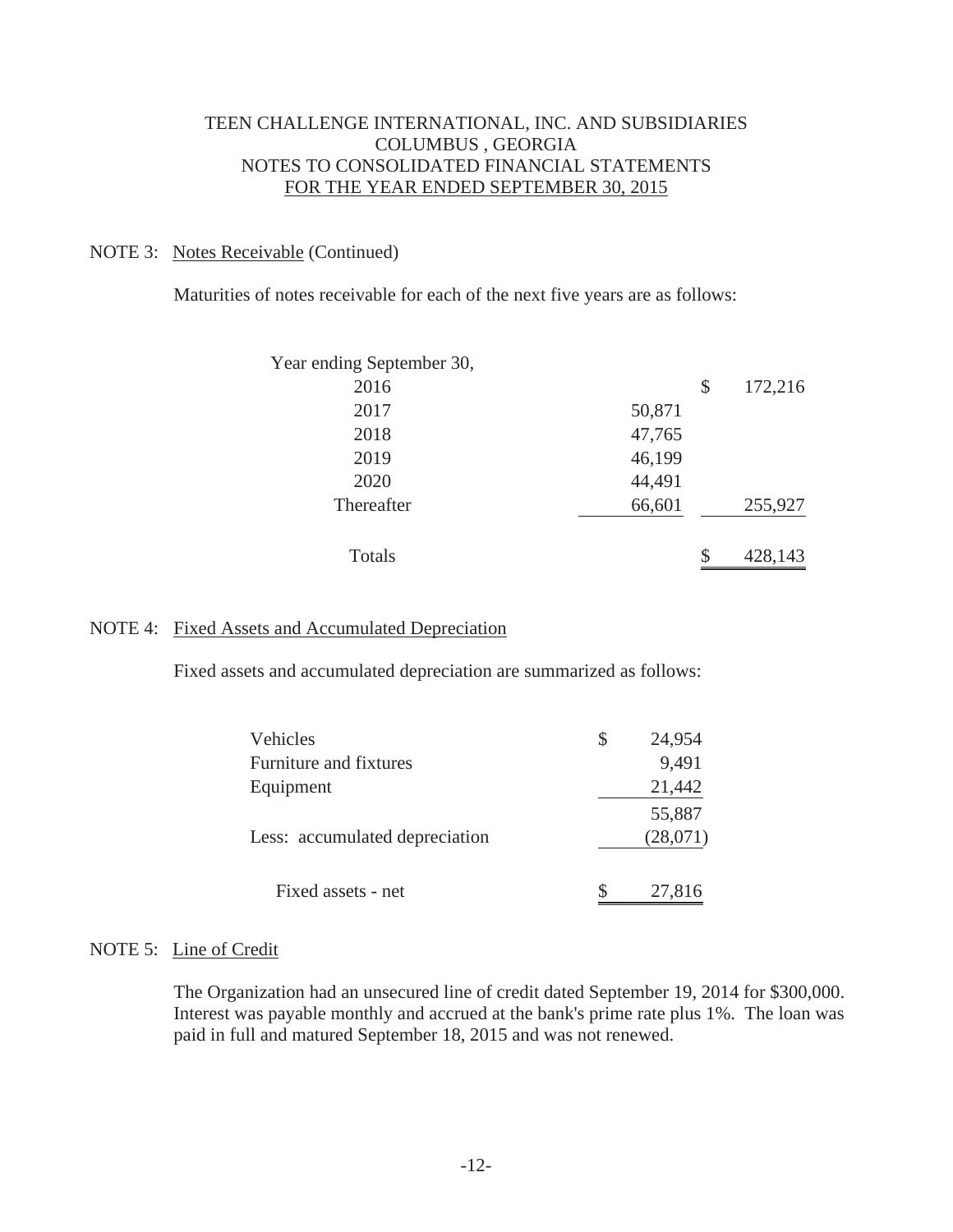#### NOTE 6: Net Assets

 The Organization's endowment consists of various cash and cash equivalents established for a variety of purposes. As required by GAAP, net assets associated with endowment funds are classified and reported based on the existence or absence of donor-imposed restrictions.

 Interpretation of Relevant Law - The Board of Directors has interpreted the Uniform Prudent Management of Institutional Funds Act as requiring the preservation of the fair value of the original gift absent explicit donor stipulations to the contrary. As a result of this interpretation, the Board of Directors classifies as permanently restricted net assets (a) the original value of gifts donated to the permanent endowment, (b) the original value of subsequent gifts and other additions to the permanent endowment, and (c) accumulations to the permanent endowment.

The Organization classifies net assets and revenues, gains and losses based on the existence or absence of donor-imposed restrictions. Accordingly, net assets and changes therein are classified as follows:

Permanently restricted net assets: Net assets subject to donor-imposed stipulations that are to be maintained permanently by the Organization. Generally, the donors of these assets permit the Organization to use all or part of the income earned on related investments for general or specific purposes. The Organization does not have any net assets of this type.

Temporarily restricted net assets: Net assets subject to donor-imposed stipulations that are to be met by actions of the Organization and/or the passage of time. At September 30, 2015, temporarily restricted net assets represent net assets restricted for the funding of Teen Challenge Centers and for the development of Teen Challenge Centers globally. The restriction is a result of donors specifically identifying the Center(s) they wish to fund.

Unrestricted net assets: Net assets not subject to donor-imposed stipulations.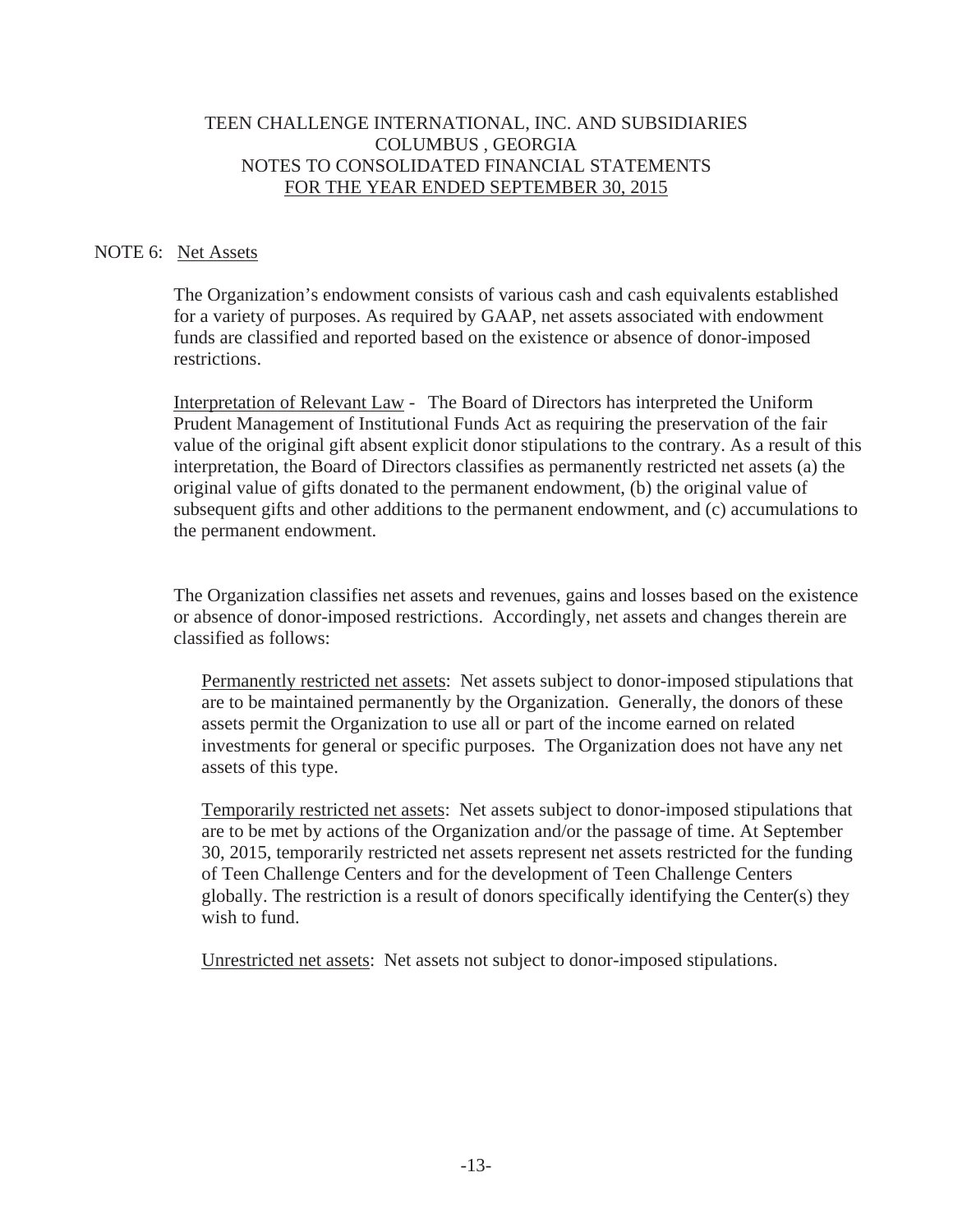#### NOTE 6: Net Assets (Continued)

Endowment net assets consist of the following at September 30, 2015:

|                                   | <b>Temporarily</b> |              |
|-----------------------------------|--------------------|--------------|
|                                   | <b>Restricted</b>  | <b>Total</b> |
| <b>Donor restricted</b>           | 1,245,037          | 1,245,037    |
| <b>Total endowment net assets</b> | 1.245.037          |              |

Changes in endowment net assets for the year ended September 30, 2015 are as follows:

|                                            | Temporarily     |             |
|--------------------------------------------|-----------------|-------------|
|                                            | Restricted      | Total       |
| Endowment net assets at September 30, 2014 | \$<br>1,346,241 | 1,346,241   |
| Contributions                              | 2,735,447       | 2,735,447   |
| Investment income and other revenue        | 3,354           | 3,354       |
| Net assets released from:                  |                 |             |
| Purpose restrictions                       | (2,840,005)     | (2,840,005) |
| Endowment net assets at September 30, 2015 | 1,245,037       | 1,245,037   |

 Temporarily restricted net assets consists of funds donated for the purpose of supporting specific countries or regions in which the Organization conducts its ministry or for the support of specific missionaries within the Organization.

#### NOTE 7: Related Party Transactions

 The Organization's president currently serves as the president of Teen Challenge of Florida, Inc. ("TC Florida"), an affiliated non-profit organization. During the year ended September 30, 2015, TC Florida donated usage of its facilities to the Organization at a fair market value of \$94,500 annually. The fair value of donated facilities is recorded as part of unrestricted "program services" in the accompanying consolidated statement of activities. In addition, TC Florida provided operational support of \$216,929 for 2015 which is recorded in the consolidated statement of activities. In an unrelated series of transactions, the Organization provided TC Florida operational support of \$96,385 for 2015, which is also recorded in the consolidated statement of activities. TC Florida also owes the Organization approximately \$277,000 for notes with varying maturity dates (see Note 3).